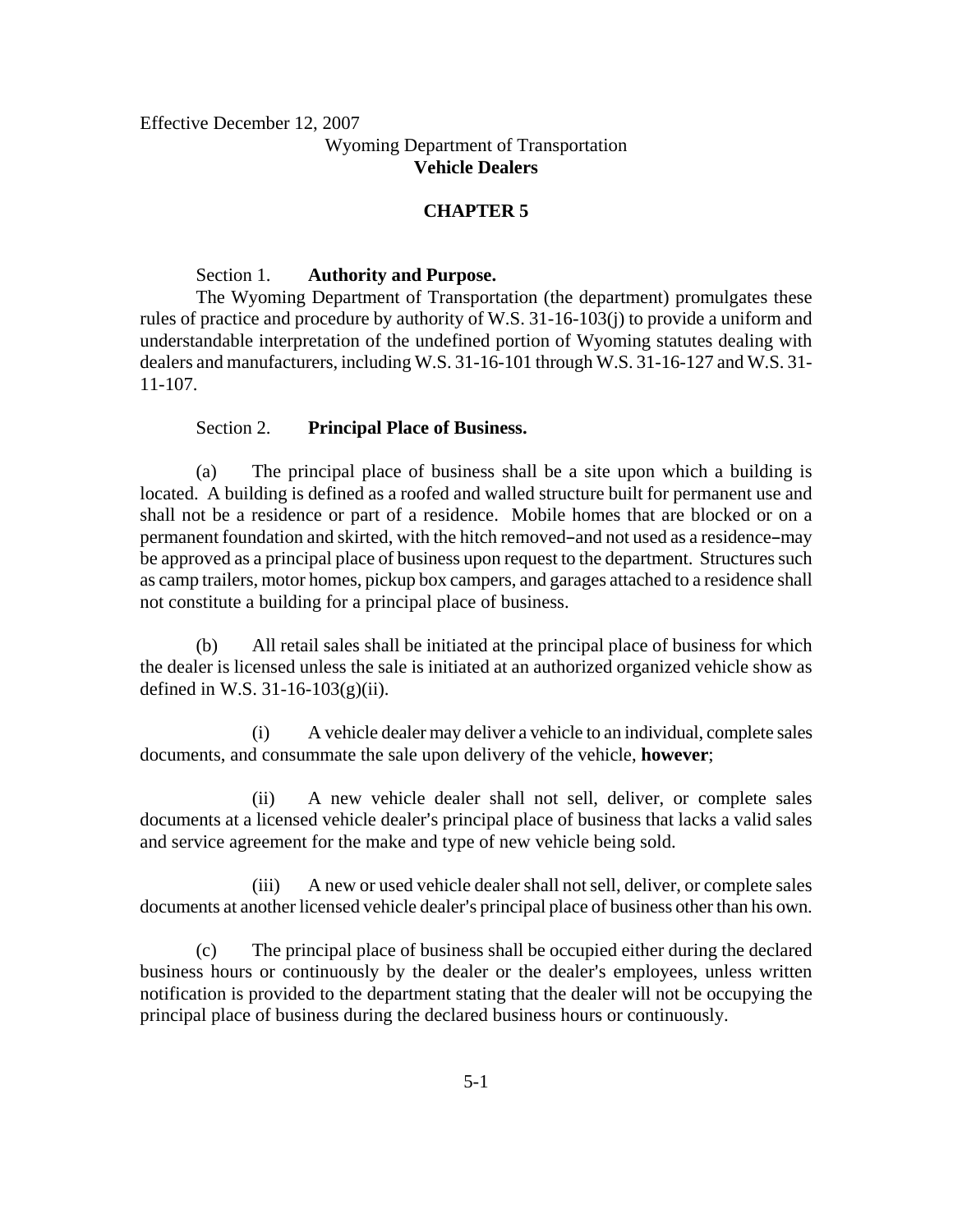(d) The declared business hours shall be reasonable hours when prospective customers may enter the principal place of business and contact the dealer or the dealer's sales staff and when the department or any peace officer may enter the principal place of business and inspect the dealer's records as defined in W.S. 31-11-107. The declared business hours shall be indicated on the license application prescribed by the department. The declared business hours shall be conspicuously displayed at the principal place of business to inform any person interested in contacting the dealer.

(e) All dealers shall provide proof of a qualified principal place of business for all locations by submitting the following items to the department along with their completed application, surety bond, and application fee:

(i) The address of the principal place of business and additional locations within the same county.

(ii) A color photograph of the lot(s), building(s), sign(s), and space to display vehicles. The sign indicating the nature of the business shall be permanently attached to the building or land and clearly visible from the highway.

(iii) Documents as described in the following:

(A) A copy of a lease, rental, or use agreement for all property included in the dealer's principal place of business, if not owned by the dealer.

(B) A copy of the dealer's title to all property included in the principal place of business if the property is owned by the dealer.

(iv) Written proof from the applicable zoning office that the principal place of business, sign, and space for display comply with applicable zoning ordinances and that the business is in an area zoned for vehicle sales.

(v) For a corporation, limited liability company, or limited partnership, proof of current good standing with the Wyoming Secretary of State and a list of all corporate officers, or members and managers.

(f) The space to display vehicles shall not be part of any parking lot or space dedicated for any other business or purpose than that of the licensed vehicle dealer. The space to display vehicles shall not be part of any roadway as defined by W.S.  $31-5-102(x)$ . Any space dedicated to display vehicles shall be described or identified in the lease or rental agreement.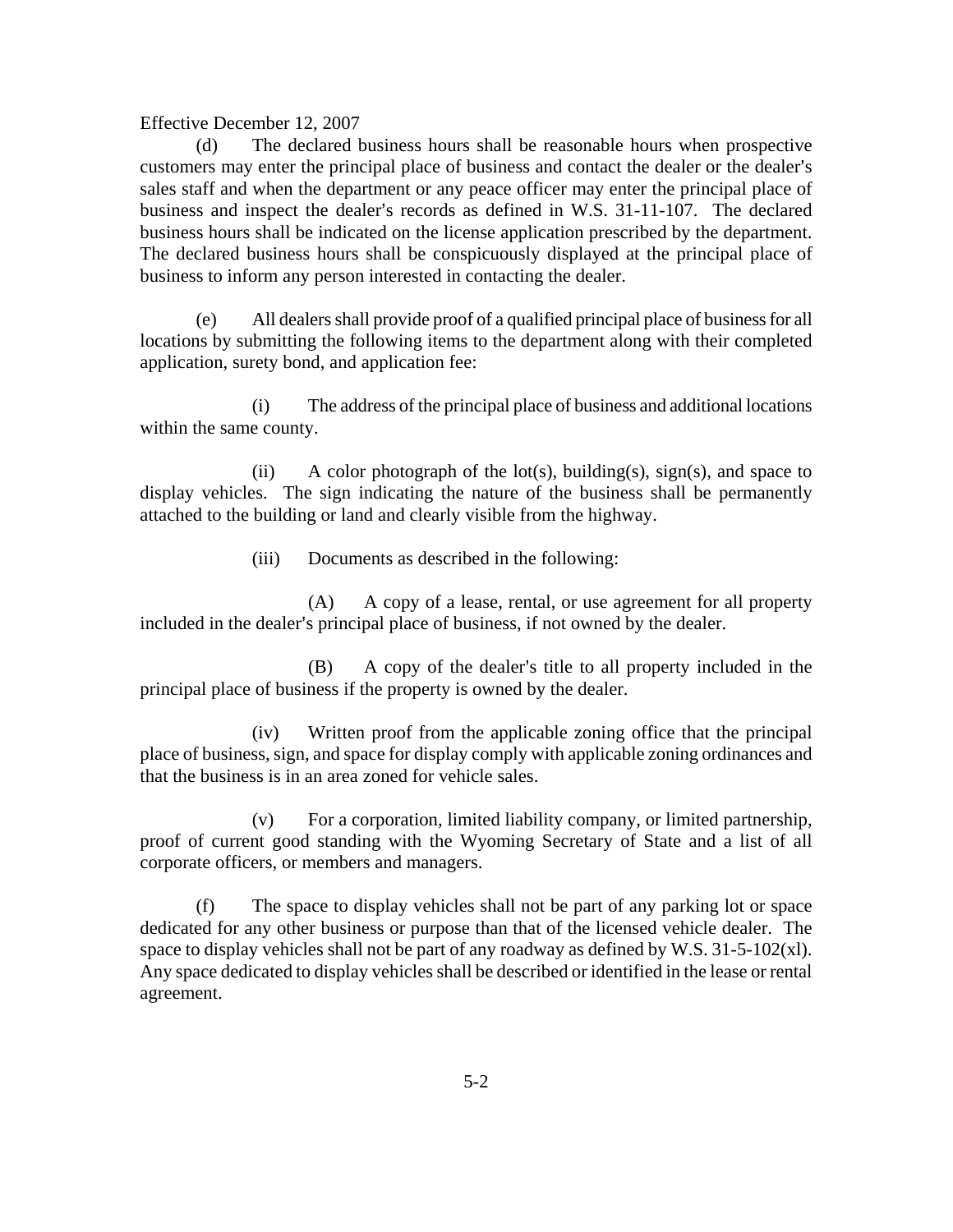(g) No more than one licensed dealer shall occupy a principal place of business, parking lot, or space to display vehicles at the same time.

# Section 3. **New Vehicle and Used Vehicle Dealer License.**

(a) A new vehicle dealer license may be converted into a used vehicle dealer license, and vice-versa, by applying to the Wyoming Department of Transportation and surrendering the original license. No additional fee will be required for the conversion.

(b) If a dealer is renewing as licensed under W.S. 31-16-103(b), the 12 vehicles sold shall be 12 different vehicles. The 12 retail vehicle sales shall have been initiated in Wyoming at the dealer's principal place of business or at an organized vehicle show as defined in W.S. 31-16-103.

(c) The dealer or manufacturer shall provide written notification immediately to the department when any change(s) to the status of the business occur(s.) Changes requiring notification include, but are not limited to, changes in ownership, changes in the business name, changes in the location addresses of the principal and additional place(s) of business for a dealer, changes in location addresses of the established place of business for a manufacturer, any changes regarding the declared business hours, or changes to any information provided on the dealer or manufacturer application.

# Section 4. **Vehicle Dealer Bonds.**

(a) A new bond shall be posted with the annual application renewal; no bond continuation certificates shall be accepted.

(b) A finding by the department that the dealer or manufacturer practiced fraud; made any fraudulent representation; or violated any statute, rule, or regulation relating to the conduct of the business for which the dealer or manufacturer license is issued may result in forfeiture of the full amount of the surety bond.

# Section 5. **Motor Vehicle Dealer Title Reassignment Form.**

(a) When vehicles are held in a dealer's inventory for resale, the dealer, in lieu of titling, may reassign the vehicle by completing a Motor Vehicle Dealer Reassignment Form. The dealer may effect a reassignment of the dealer's interest and warranty on vehicles held for sale and operated for demonstration purposes only.

(b) Motor Vehicle Dealer Reassignment Forms may be purchased from the department or Wyoming ports of entry.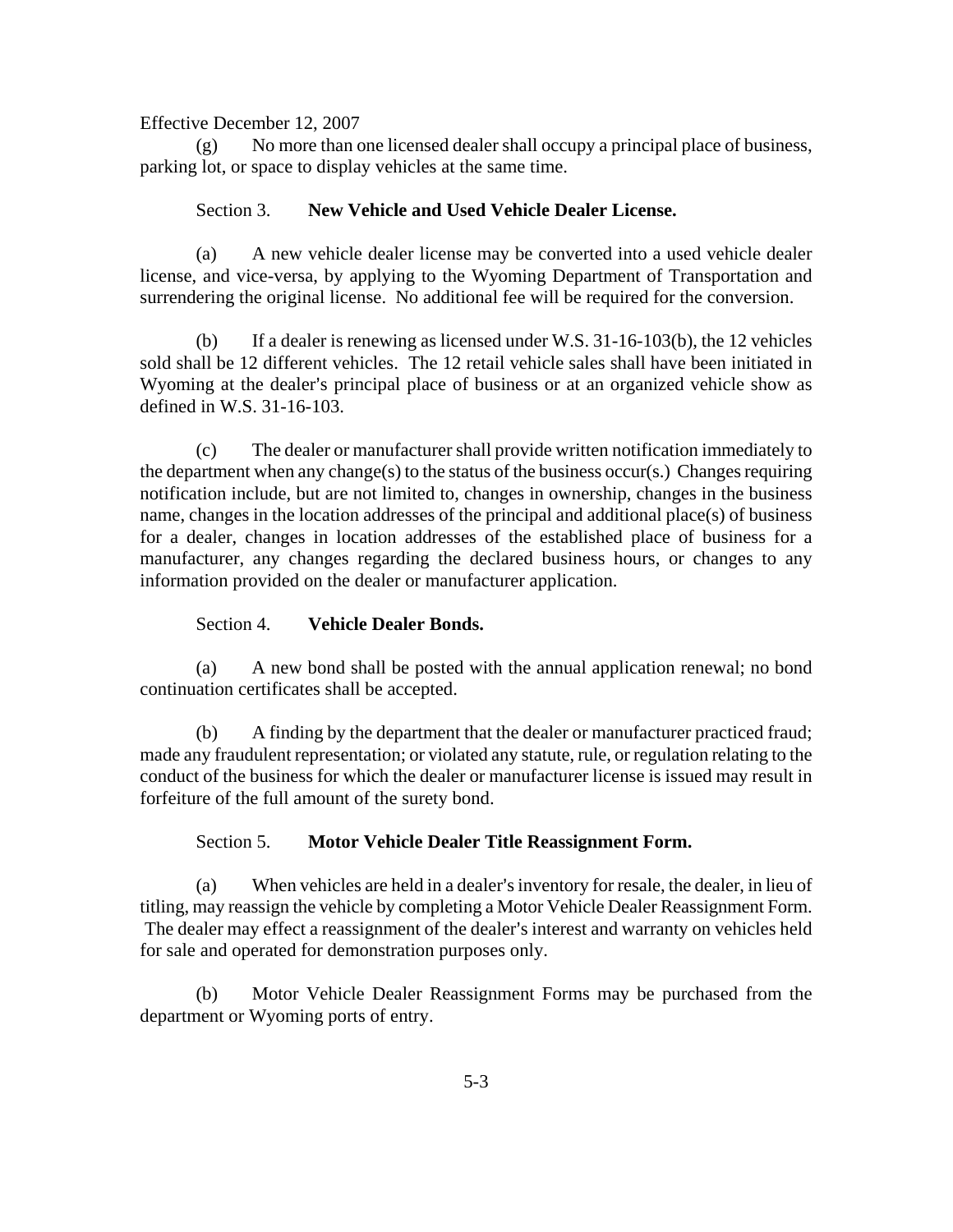#### Section 6. **Secure Power of Attorney Form.**

(a) Dealers shall use the Secure Power of Attorney Form to disclose the odometer reading when the certificate of title is physically held by a lien holder or has been lost or destroyed and is not available for endorsement upon transfer and odometer disclosure.

(b) Secure Power of Attorney Forms may be purchased from the department or Wyoming ports of entry.

### Section 7. **Temporary License Permits.**

(a) Requests by licensed dealers for temporary license permits shall be made to the Licensing Section, Wyoming Department of Transportation, 5300 Bishop Blvd., Cheyenne, Wyoming 82009-3340 or to Wyoming ports of entry.

(b) The fee for temporary license permits shall be determined by the department, and remittance shall accompany the order. No permits shall be issued until payment is received.

(c) Vehicle dealers shall issue a temporary permit for all retail vehicle sales. When issuing a temporary license permit, all dealers shall advise the permit holder to carry or be able to produce a copy of the dealer's invoice of sale on the vehicle to which the temporary license permit is displayed. This permit serves as evidence of actual purchase of the vehicle.

(d) Dealers shall issue temporary license permits in the same name(s) that appear(s) on the new title for the vehicle sold. Dealers shall not issue subsequent permits on the same vehicle in the same owner's name. Lost or stolen permits shall be reported to the department immediately. Upon department approval, a dealer may issue a duplicate permit in extenuating circumstances.

(e) The dealer shall keep a sequential record in numerical order of every temporary license permit issued. The record shall be readily accessible at the dealer's principal place of business in a separate, permanent file. The dealer shall detach the stub portion of the temporary license permit when the permit is issued and forward the stubs daily to the Licensing and Titling Section, Wyoming Department of Transportation. If a temporary license permit is filled out incorrectly or the sale of the vehicle is rescinded, or if for some other reason the permit is unusable, the dealer shall void and retain the dealer copy of the permit, returning the stub and the window portion of the permit to the Wyoming Department of Transportation Licensing and Titling Section immediately, accompanied with an explanation why the temporary permit was voided.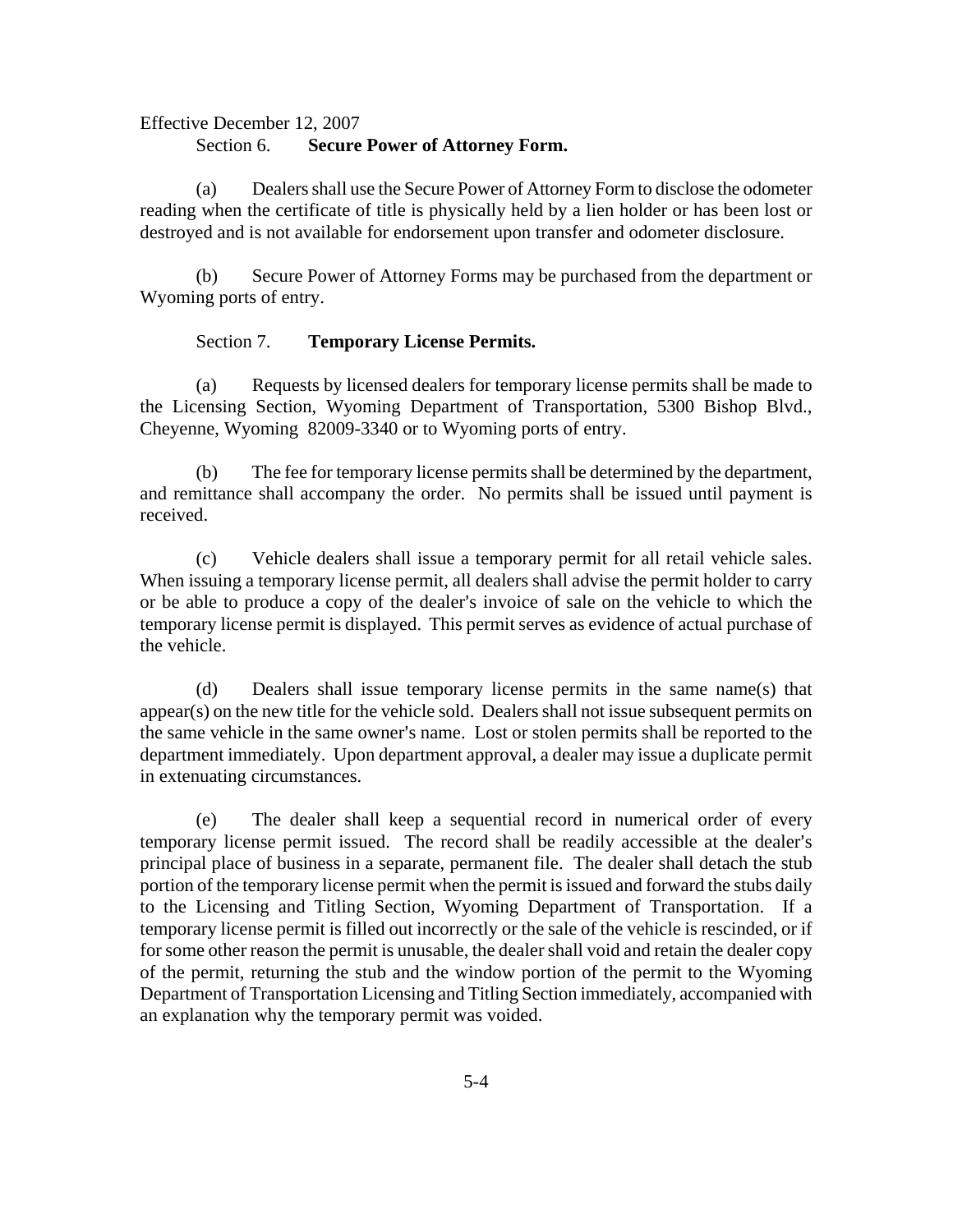(f) The required information on the permits shall be typed or printed using permanent ink. The expiration date shown in the middle of the permit shall be completed in permanent ink with large, legible numbers not less than1-inch high and 1-inch wide, with 2 digits each for the month, day, and year. The expiration date on the temporary registration shall be clearly legible from a distance of at least 30 feet when displayed on the vehicle.

(g) The temporary license permit shall be displayed on the rear of the vehicle, either in the rear window or the license plate bracket, and in all situations in a place where the printed information on the permit and the expiration date can be easily seen.

(i) Temporary license permits shall not be placed in rear windows with less than 70 percent light transparency.

(ii) If a permit holder is used, it shall not cover any of the printed information on the permit, including, but not limited to, the expiration date.

(iii) If a license plate frame is used with a permit holder, it shall not cover any printed information or expiration date on the permit.

(iv) Temporary license permits shall be protected from exposure to weather and road conditions that might render the information on the permit illegible.

(h) Temporary license permits sold to a dealership shall not be loaned or exchanged with other dealerships or be used on vehicles not sold from the issuing dealer's inventory.

(i) The department may refuse to issue additional permits if a dealer violates any statute, rule, or regulation related to the conduct of the dealer's business, or if the dealer fails to account for all temporary license permits the dealer purchased.

Section 8. **Demo, Full Use, and Manufacturer License Plates.**

(a) All dealers and Wyoming-based manufacturers shall provide proof of liability insurance, as required by W.S. 31-4-103, to the county treasurer in each county where the dealer or Wyoming-based manufacturer purchases demo, full use, or manufacturer license plates.

(b) Demo plates may be used on vehicles operated to or from an auto auction provided:

(i) The demo plate displayed shall be registered to the Wyoming-licensed dealer transporting the vehicle to, or from, an auto auction.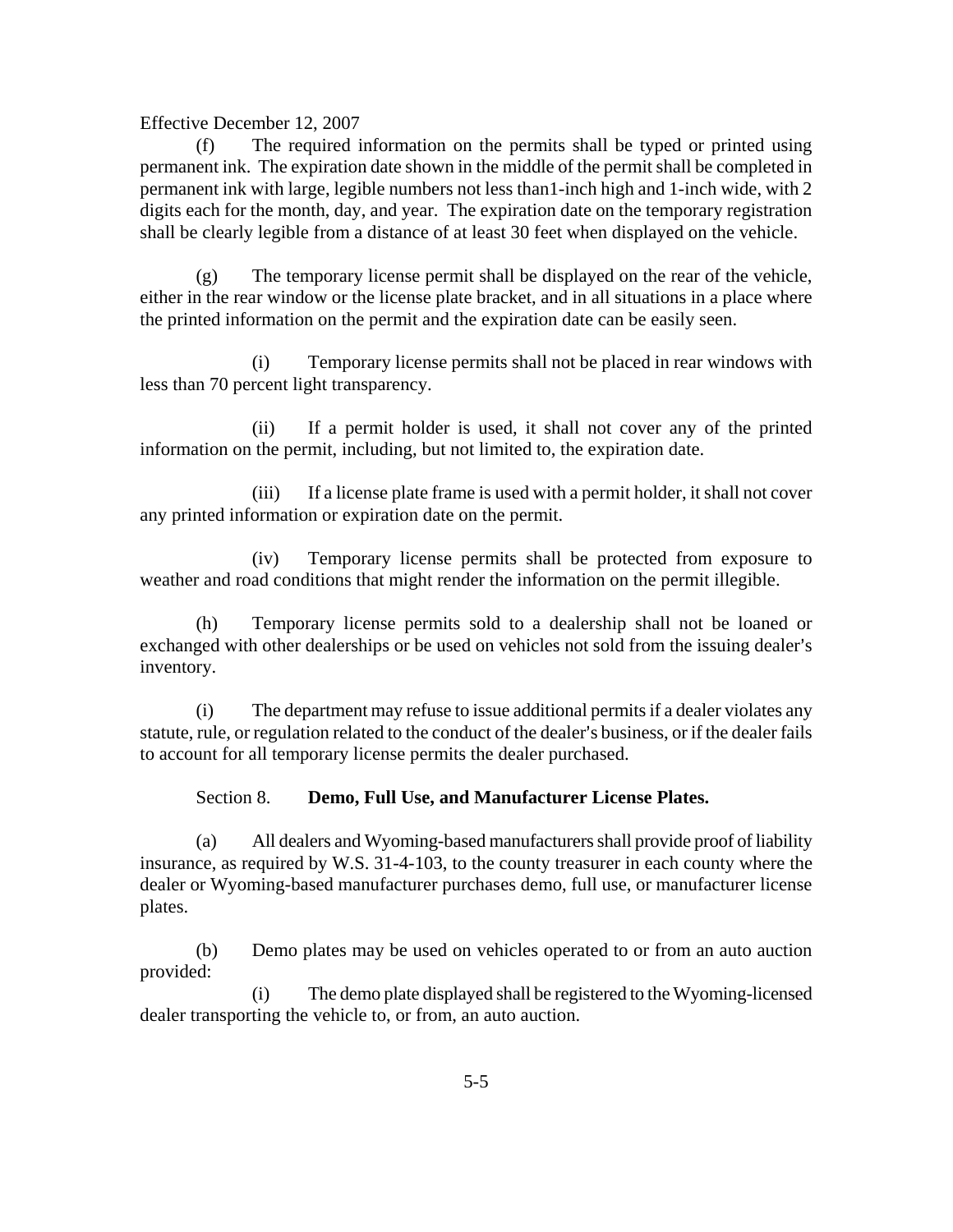(ii) Each vehicle displaying a demo plate shall be included in the dealer's inventory before a demo plate can be displayed.

(iii) A demo plate shall not be displayed on a vehicle being operated by a dealership employee after normal business hours. Normal business hours are the declared business hours defined in Section 2(d) of these rules and regulations.

(c) Demo plates may be operated by a prospective customer after normal business hours provided this demonstration does not exceed 7 calendar days and meets all the other requirements of W.S. 31-16-126.

(d) Full use plates may be used on vehicles operated to or from an auto auction provided:

(i) The full use plate shall be registered to the Wyoming-licensed dealer transporting the vehicle to, or from, an auto auction.

(ii) Each vehicle displaying a full use plate shall be included in the dealer's inventory before a full use plate can be displayed.

(e) Upon showing a substantial increase in the dealer=s business or for other good cause shown, a dealer may request to purchase additional demo license plates. A dealer shall make the request by forwarding a written explanation of why the additional demo plates are required to the Licensing and Titling Section of the department. Upon approving the written request, the department may authorize the dealer to purchase a number of demo plates in addition to the number authorized by W.S. 31-16-125(b). The fee for the additional requested demo plate(s) shall be as prescribed by W.S. 31-3-102.

(f) A dealer requesting to display demo license plates for any purpose other than prescribed by W.S. 31-16-126 may do so for good cause shown. A dealer shall forward a written request to the Wyoming Department of Transportation Licensing and Titling Section for authorization for this type of display. The written request shall include:

(i) The make(s), model(s), year(s), and vehicle identification number(s) of the vehicle(s) that will display the demo license plates, along with the number of vehicles requiring demo plates;

(ii) The nature of the event requiring the use of demo plates;

(iii) The date(s) and time(s) of day the dealer will display the demo plate(s) authorized by the department for this purpose.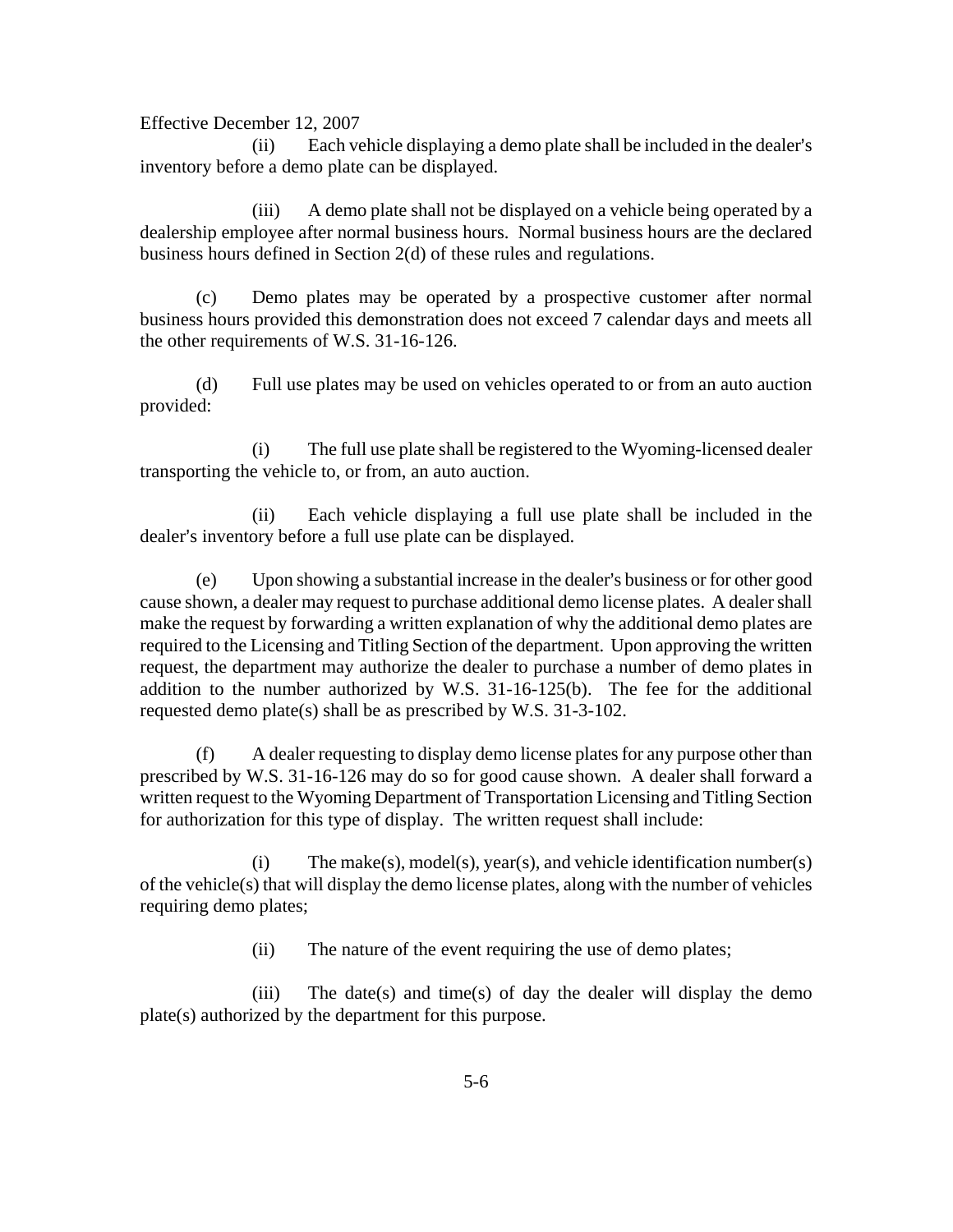(g) The dealer shall return any additional authorized demo license plates upon completing the special event for which the plates are requested. The department shall not refund the license fee.

(h) The department may require any additional information it deems necessary from a dealer for any request under this section.

(i) A licensed dealer who sells fewer than 12 vehicles per year is entitled to purchase one demo plate and no full use plates.

(j) A licensed dealer who sells 12 or more vehicles per year and is allowed demo plates by W.S. 31-16-125(b) shall be authorized to purchase a number of full use plates not to exceed 50 percent of the allotted demo plate number.

(k) Lost or stolen demo, full use, and manufacturer license plates shall be reported to the respective county sheriff, county treasurer, and the department immediately.

# Section 9. **Right to Hearing, Notice to Show Cause.**

(a) The department may issue a "Notice To Show Cause" to a dealer or manufacturer why an administrative or punitive action should not be taken against a dealer or manufacturer for violating any rule, regulation, statute, or any other order relating to the conduct of a dealer or manufacturer's business. The dealer or manufacturer shall have  $10$ days to respond in writing to the department from the date of the "Notice To Show Cause." If the dealer or manufacturer fails to respond, the department shall presume the dealer or manufacturer does not want to respond and shall take appropriate action.

(b) Upon notice from the department that a dealer or manufacturer license shall be revoked or suspended, or if the department refuses to issue or renew a license, the dealer or manufacturer shall be entitled to a contested case hearing. The department shall grant a hearing if it receives a written request within 30 days of the date the notice was sent to the dealer or manufacturer. If the department does not receive a written request from the dealer or manufacturer within the 30-day period, the dealer or manufacturer waives the right to a hearing, and the action indicated in the department's letter to the dealer or manufacturer shall be enforced.

 $(c)$  A request for a hearing or response to a "Notice To Show Cause" shall be sent to the following address:

> Wyoming Department of Transportation Motor Vehicle Licensing and Titling 5300 Bishop Blvd.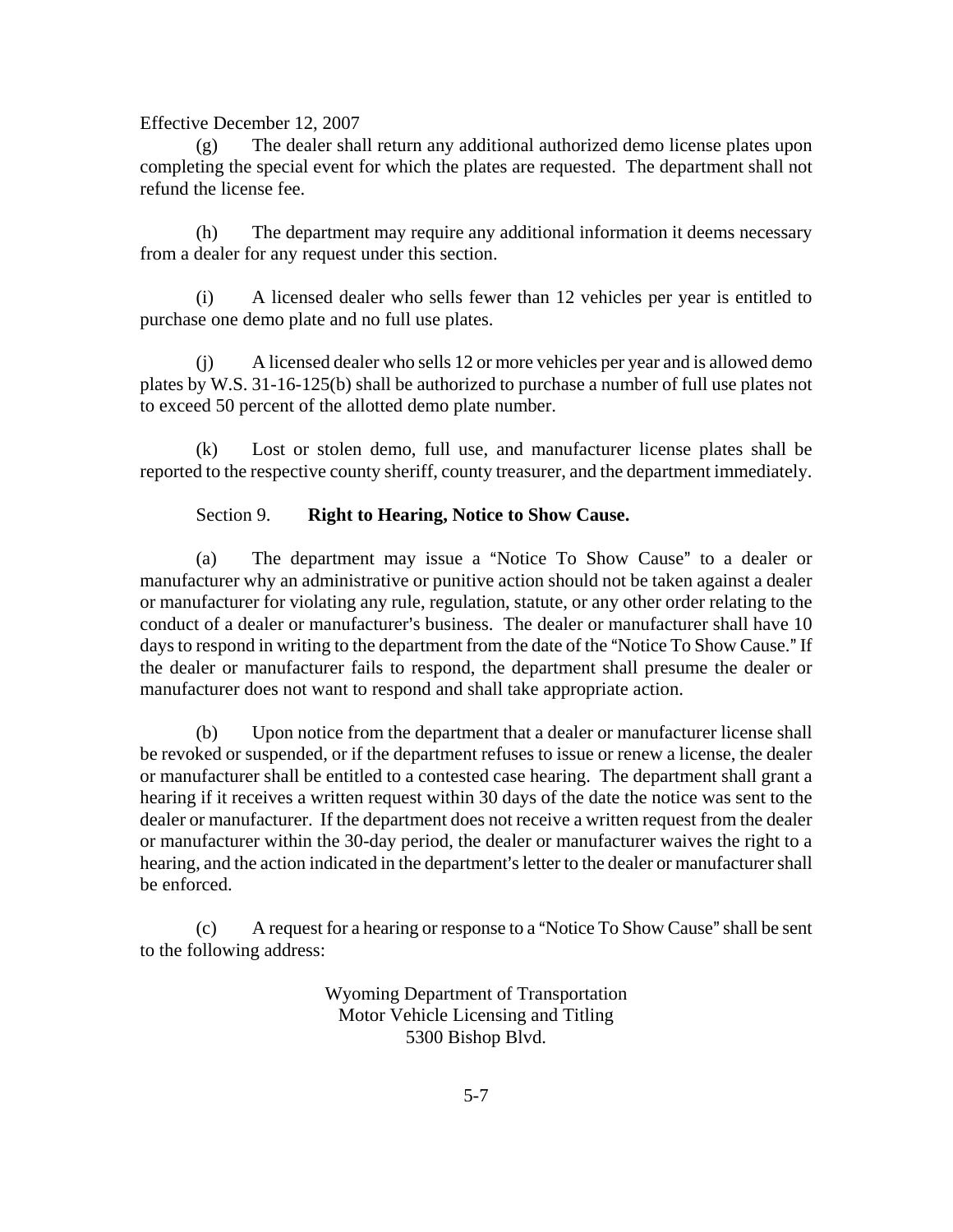Effective December 12, 2007 Cheyenne, Wyoming 82009-3340 Section 10. **Criminal History Background Requirements.**

(a) All persons applying for a dealer or a Wyoming-based manufacturer license under W.S. 31-16-103 or a special sales permit under W.S. 31-16-127 shall submit to fingerprinting to obtain state and national criminal history record information.

(i) A current license holder applying for a renewal license or any other license under this section shall not be required to submit to a criminal history background check if the license is renewed or other license is issued within one year from the current license's expiration.

(ii) All persons applying for a special sales permit under W. S. 31-16-127 shall be required to submit to a criminal history background check each year that they apply for a special sales permit.

(b) For each person applying, 2 fingerprint cards shall be submitted to the Division of Criminal Investigation (DCI) through the Wyoming Department of Transportation: one orange state applicant card with the completed, signed, and notarized waiver form and one blue Federal Bureau of Investigation (FBI) applicant fingerprint card.

(c) Fingerprinting shall be done by a local law enforcement agency or by DCI. A fee may be charged for this service pursuant to statute.

(d) All information requested on the fingerprint cards, front and back, shall be completed. The information shall be typed or legibly printed in **black.** No highlighter shall be used on the fingerprint cards.

(e) The fees for processing the state check (the orange card) and the FBI check (blue card) shall be submitted as indicated in the background instructions and on the application form.

(i) A certified check or money order is required before processing and shall be made payable to the *Office of the Attorney General-DCI*.

(ii) Applicants shall return the fingerprint cards at same time as their application and any other required forms for a dealer or a Wyoming-based manufacturer license or a special sales permit.

(iii) DCI shall reject and return fingerprint cards to the contributor if any information is incomplete or illegible. Applicants shall be required to submit new